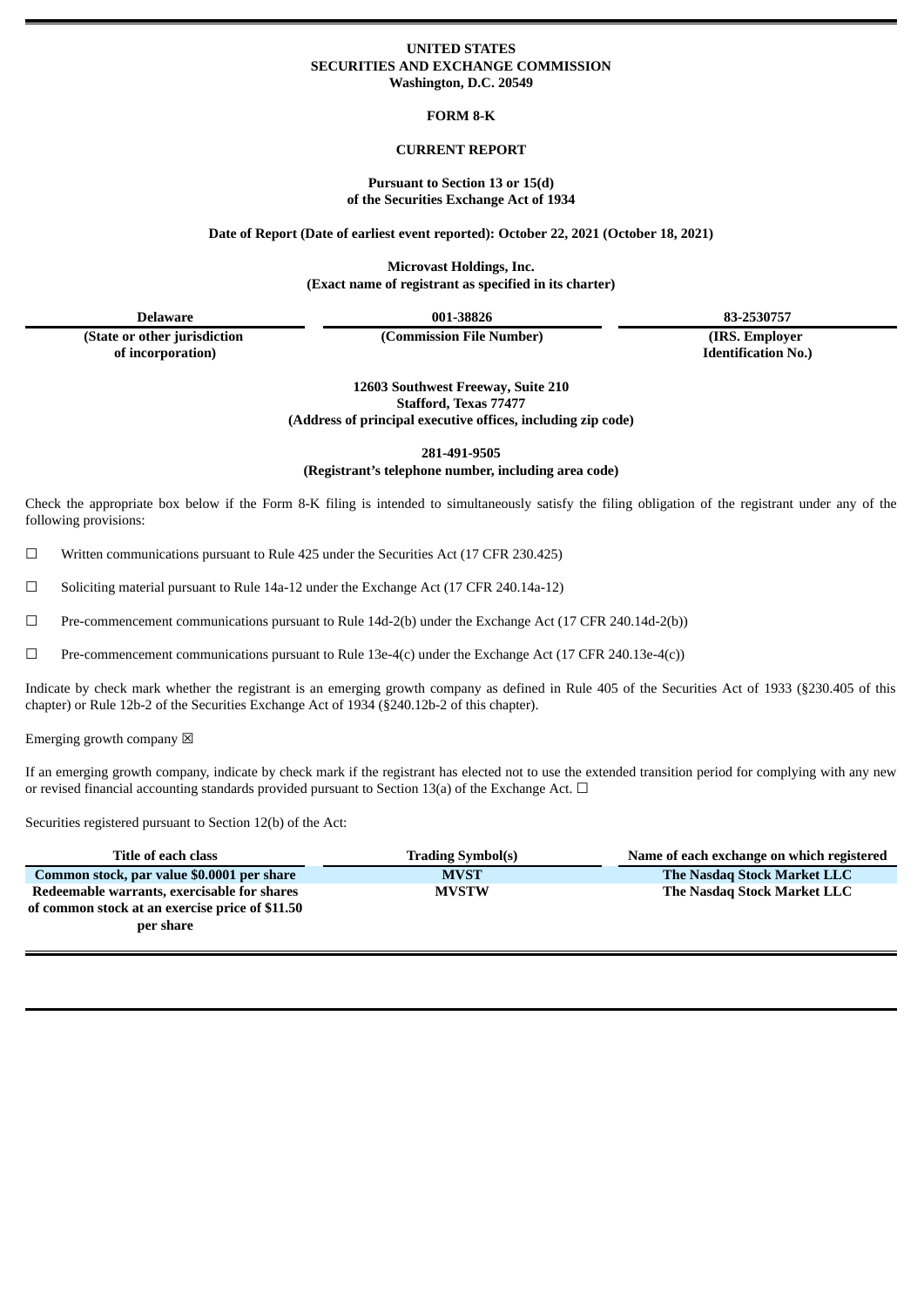### **Item 4.01 Changes in Registrant's Certifying Accountant.**

### *(a) Dismissal of Independent Registered Public Accountant*

On October 18, 2021, the Audit Committee (the "Committee") of the Board of Directors of Microvast Holdings, Inc. (the "Company") approved the dismissal of Marcum LLP ("Marcum") as the Company's independent registered public accounting firm, effective as of October 18, 2021. Marcum served as the independent registered public accounting firm of Tuscan Holdings Corp., ("Tuscan"), the Company's predecessor prior to the business combination with Microvast, Inc., a wholly-owned subsidiary of the Company, on July 23, 2021.

Marcum's report on Tuscan's financial statements as of and for the fiscal years ended December 31, 2020 and December 31, 2019 did not contain an adverse opinion or a disclaimer of opinion and were not qualified or modified as to uncertainties, audit scope, or accounting principles, except for an explanatory paragraph in the December 31, 2020 report regarding substantial doubt about Tuscan's ability to continue as a going concern.

During the two most recent fiscal years ended December 31, 2020 and December 31, 2019 and the subsequent interim period through October 18, 2021, (i) there were no "disagreements" (as such term is defined in Item 304(a)(1)(iv) of Regulation S-K) with Marcum on any matter of accounting principles or practices, financial statement disclosure, or auditing scope or procedure, which disagreements, if not resolved to the satisfaction of Marcum, would have caused Marcum to make reference thereto in its reports on Tuscan's financial statements for such periods, and (ii) there have been no "reportable events" (as such term is defined in Item 304(a)(1)(v) of Regulation S-K), other than the material weakness in internal controls over financial reporting identified by management solely as a result of accounting for private warrants issued in connection with Tuscan's initial public offering as components of equity instead of derivative liabilities, which resulted in the restatement of Tuscan's financial statements as set forth Amendment No. 1 to Tuscan's Annual Report on Form 10-K for the year ended December 31, 2020, as filed with the Securities and Exchange Commission on June 1, 2021.

The Company provided Marcum with a copy of the disclosures made pursuant to Item 4.01 of this Current Report on Form 8-K and requested that Marcum furnish it with a letter addressed to the Securities and Exchange Commission, as required by Item 304(a)(3) of Regulation S-K, stating whether Marcum agrees with such disclosures. A copy of Marcum's letter, dated October 22, 2021, is filed herewith as Exhibit 16.1 to this Current Report on Form 8-K.

### *(b) Newly Appointed Independent Registered Public Accountant*

On October 18, 2021, the Committee approved the engagement of Deloitte Touche Tohmatsu Certified Public Accountants LLP ("Deloitte") to serve as the Company's independent registered public accounting firm for the fiscal year ending December 31, 2021. Deloitte has served as the independent registered public accounting firm of Microvast, Inc. since 2011.

During the two most recent fiscal years ended December 31, 2019 and December 31, 2020 and the subsequent interim period through October 18, 2021, neither the Company nor anyone acting on the Company's behalf consulted with Deloitte regarding (i) the application of accounting principles to a specified transaction, either completed or proposed, or the type of audit opinion that might be rendered on the Company's financial statements, and no written report or oral advice was provided to the Company by Deloitte that Deloitte concluded was an important factor considered by the Company in reaching a decision as to such accounting, auditing, or financial reporting issue; or (ii) any matter that was either the subject of a "disagreement" (as that term is defined in Item 304(a)(1)(iv) of Regulation S-K and the related instructions) or a "reportable event" (as that term is defined in Item 304(a)(1)(v) of Regulation S-K).

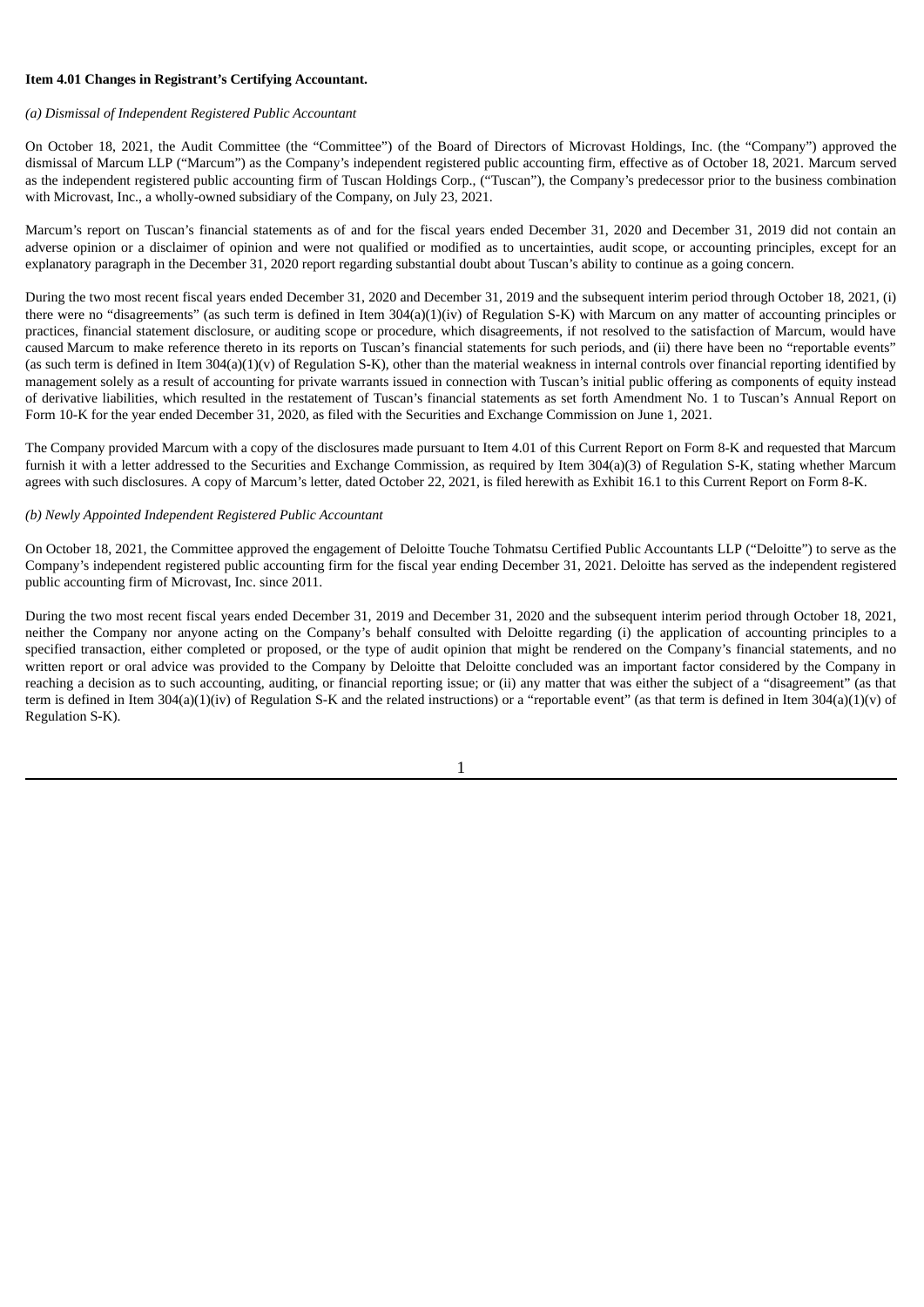# **Item 9.01 Financial Statements and Exhibits**

# **(d) Exhibits**

| Exhibit No. | Description                                                                 |
|-------------|-----------------------------------------------------------------------------|
|             |                                                                             |
| 16.1        | Letter from Marcum LLP dated October 22, 2021                               |
| 104         | Cover Page Interactive Data File (embedded within the Inline XBRL document) |
|             |                                                                             |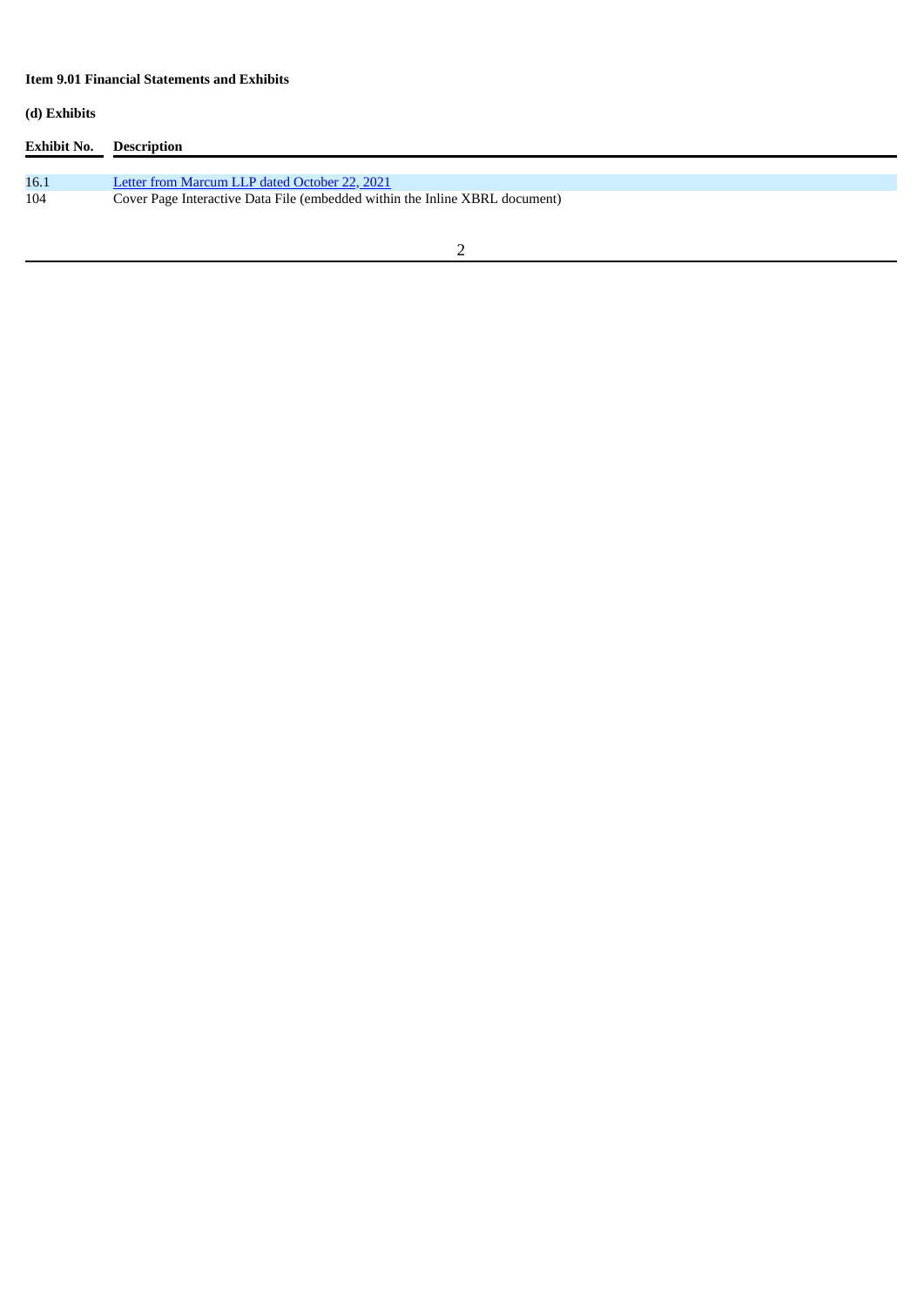### **SIGNATURES**

Pursuant to the requirements of the Securities Exchange Act of 1934, the registrant has duly caused this report to be signed on its behalf by the undersigned hereunto duly authorized.

# Date: October 22, 2021 **MICROVAST HOLDINGS, INC.**

By: /s/ Yanzhuan Zheng Name: Yanzhuan Zheng Title: Chief Financial Officer